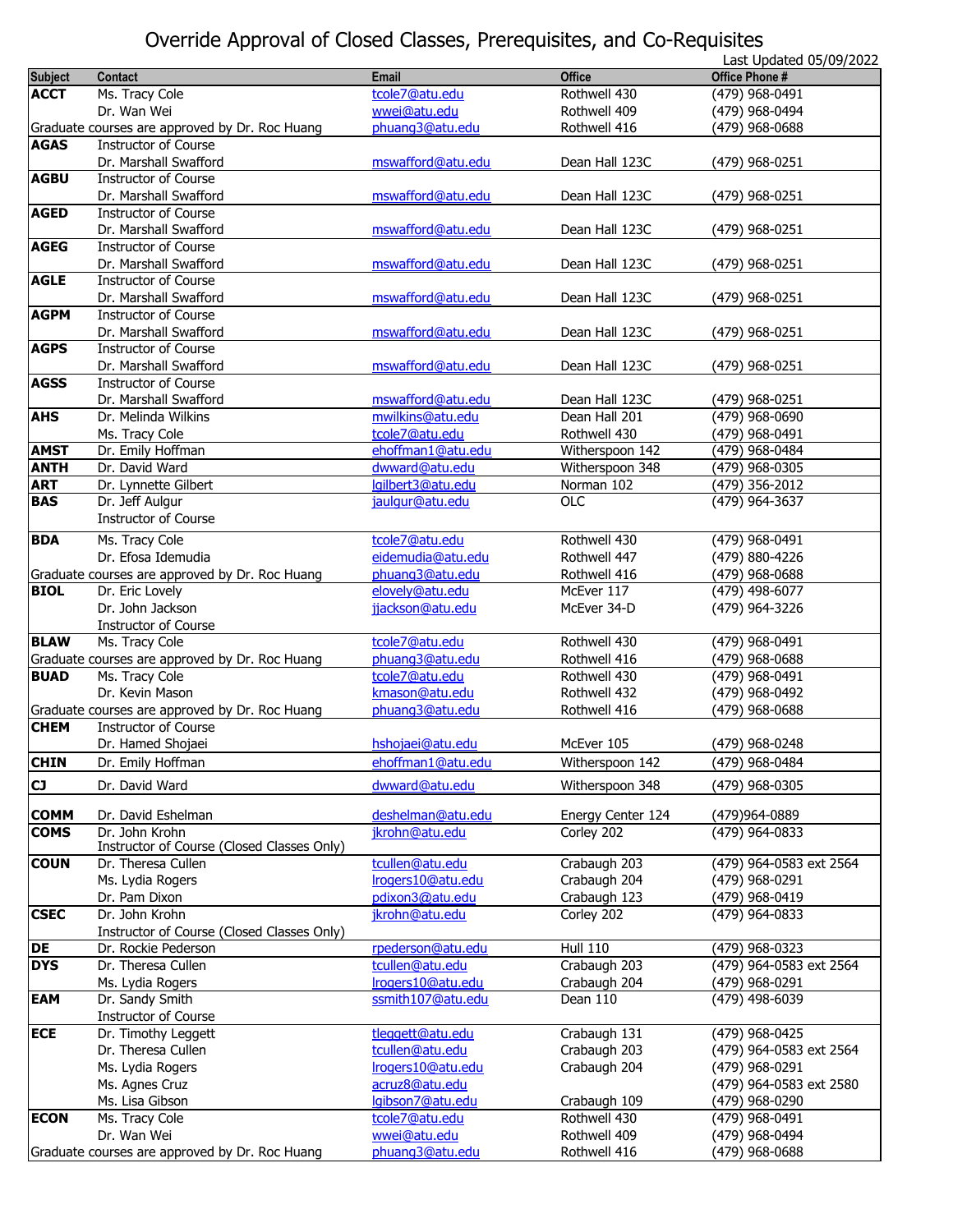| <b>Subject</b> | Contact                                            | Email                                              | <b>Office</b>       | Office Phone #          |
|----------------|----------------------------------------------------|----------------------------------------------------|---------------------|-------------------------|
| <b>EDFD</b>    | Dr. Theresa Cullen                                 | tcullen@atu.edu                                    | Crabaugh 203        | (479) 964-0583 ext 2564 |
|                | Ms. Lydia Rogers                                   | Irogers10@atu.edu                                  | Crabaugh 204        | (479) 968-0291          |
| <b>EDLD</b>    | Dr. Theresa Cullen                                 | sgordon6@atu.edu                                   | Crabaugh 120        | (479) 964-0583 ext 3208 |
|                | Ms. Lydia Rogers                                   | Irogers10@atu.edu                                  | Crabaugh 204        | (479) 968-0291          |
|                | Dr. Steve Bounds                                   | sbounds1@atu.edu                                   | Crabaugh 117        | (479) 964-0583 ext 3205 |
|                |                                                    |                                                    |                     |                         |
|                | Dr. Bill Morelan                                   | wmorelan@atu.edu                                   | Crabaugh 129        | (479) 356-2561          |
| <b>EDMD</b>    | Dr. Theresa Cullen                                 | tcullen@atu.edu                                    | Crabaugh 203        | (479) 964-0583 ext 2564 |
|                | Ms. Lydia Rogers                                   | Irogers10@atu.edu                                  | Crabaugh 204        | (479) 968-0291          |
| <b>ELED</b>    | Dr. Theresa Cullen                                 | tcullen@atu.edu                                    | Crabaugh 203        | (479) 964-0583 ext 2564 |
|                | Ms. Lydia Rogers                                   | Irogers10@atu.edu                                  | Crabaugh 204        | (479) 968-0291          |
|                | Ms. Agnes Cruz                                     | acruz8@atu.edu                                     |                     | (479) 964-0583 ext 2580 |
|                | Ms. Lisa Gibson                                    | lgibson7@atu.edu                                   | Crabaugh 109        | (479) 968-0290          |
| <b>ELEG</b>    | Dr. John Krohn                                     | jkrohn@atu.edu                                     | Corley 202          | (479) 964-0833          |
|                | Instructor of Course (Closed Classes Only)         |                                                    |                     |                         |
|                |                                                    |                                                    |                     |                         |
|                | Graduate courses are approved by Dr. Matthew Young | myoung@atu.edu                                     | Corley 260          | (479) 968-0654          |
| <b>EMHS</b>    | Dr. Sandy Smith                                    | ssmith107@atu.edu                                  | Dean 110            | (479) 498-6039          |
|                | Dr. Rejina Manandhar                               | rmanandhar@atu.edu                                 | Dean 107A           | (479) 356-2014          |
|                | <b>Instructor of Course</b>                        |                                                    |                     |                         |
| <b>ENGL</b>    | Dr. Emily Hoffman                                  | ehoffman1@atu.edu                                  | Witherspoon 142     | (479) 968-0484          |
| <b>ENVS</b>    | Dr. Douglas Barron                                 | dbarron@atu.edu                                    | McEver 38A          | (479) 880-4182          |
|                | Dr. John Jackson                                   | jjackson@atu.edu                                   | McEver 34-D         | (479) 964-3226          |
|                | <b>Instructor of Course</b>                        |                                                    |                     |                         |
| <b>FIN</b>     | Ms. Tracy Cole                                     | tcole7@atu.edu                                     | Rothwell 430        | (479) 968-0491          |
|                |                                                    | wwei@atu.edu                                       |                     |                         |
|                | Dr. Wan Wei                                        |                                                    | Rothwell 409        | (479) 968-0494          |
|                | Graduate courses are approved by Dr. Roc Huang     | phuang3@atu.edu                                    | Rothwell 416        | (479) 968-0688          |
| <b>FR</b>      | Dr. Emily Hoffman                                  | ehoffman1@atu.edu                                  | Witherspoon 142     | (479) 968-0484          |
| <b>FW</b>      | Dr. John Jackson                                   | jjackson@atu.edu                                   | McEver 34-D         | (479) 964-3226          |
|                | <b>Instructor of Course</b>                        |                                                    |                     |                         |
| <b>GAME</b>    | Dr. Lynnette Gilbert                               | lgilbert3@atu.edu                                  | Norman 102          | (479) 356-2012          |
| <b>GEOG</b>    | Dr. Aaron McArthur                                 | amcarthur2@atu.edu                                 | Witherspoon 255     | (479) 968-0266          |
| <b>GEOL</b>    | <b>Instructor of Course</b>                        |                                                    |                     |                         |
|                | Dr. Hamed Shojaei                                  | hshojaei@atu.edu                                   | McEver 105          | (479) 968-0676          |
|                | Dr. Michael Davis                                  | mdavis@atu.edu                                     | McEver 4            | (479) 964-0816          |
| <b>GER</b>     | Dr. Emily Hoffman                                  | ehoffman1@atu.edu                                  | Witherspoon 142     | (479) 968-0484          |
| <b>HA</b>      |                                                    |                                                    | Dean Hall 123C      |                         |
|                | Dr. Marshall Swafford                              | mswafford@atu.edu                                  |                     | (479) 968-0251          |
|                | Dr. Cathi McMahan                                  | cmcmahan@atu.edu                                   | Williamson Hall 114 | (479) 968-0385          |
| <b>HES</b>     | Dr. Rockie Pederson                                | rpederson@atu.edu                                  | <b>Hull 110</b>     | (479) 968-0323          |
| HI             | Dr. Melinda Wilkins                                | mwilkins@atu.edu                                   | Dean Hall 201       | (479) 968-0690          |
|                | Ms. Tracy Cole                                     | tcole7@atu.edu                                     | Rothwell 430        | (479) 968-0491          |
| <b>HIM</b>     | Dr. Melinda Wilkins                                | mwilkins@atu.edu                                   | Dean Hall 201       | (479) 968-0690          |
|                | Ms. Tracy Cole                                     | tcole7@atu.edu                                     | Rothwell 430        | (479) 968-0491          |
| <b>HIST</b>    | Dr. Aaron McArthur                                 | amcarthur2@atu.edu                                 | Witherspoon 255     | (479) 968-0266          |
| <b>HLED</b>    | Dr. Rockie Pederson                                | rpederson@atu.edu                                  | <b>Hull 110</b>     | (479) 968-0323          |
| <b>HONR</b>    | Dr. Jeff Aulgur                                    | jaulgur@atu.edu                                    | $\overline{OC}$     | (479) 964-3637          |
|                | All courses with section number H                  | (ex. H01, HM1) must also be approved by Dr. Aulgur |                     |                         |
| <b>HUM</b>     | Dr. Aaron McArthur                                 | amcarthur2@atu.edu                                 |                     | (479) 968-0266          |
|                |                                                    |                                                    | Witherspoon 255     |                         |
| <b>IPBL</b>    | Dr. Julie Mikles-Schluterman                       | jmiklesschluterman@atu.edu                         | Witherspoon 344     | (479) 498-6050          |
|                | Dr. David Ward                                     | dwward@atu.edu                                     | Witherspoon 348     | (479) 968-0305          |
| <b>INFT</b>    | Dr. John Krohn                                     | jkrohn@atu.edu                                     | Corley 202          | (479) 964-0833          |
|                | Instructor of Course (Closed Classes Only)         |                                                    |                     |                         |
|                | Graduate courses are approved by Dr. Jerry Wood    | jwood@atu.edu                                      | Corley 232          | (479) 356-2066          |
| <b>JOUR</b>    | Dr. David Eshelman                                 | deshelman@atu.edu                                  | Energy Center 124   | (479) 964-0889          |
| <b>JPN</b>     | Dr. Emily Hoffman                                  | ehoffman1@atu.edu                                  | Witherspoon 142     | (479) 968-0484          |
|                | Dr. Nelson Ramírez                                 | nramirez@atu.edu                                   | Dean 116F           | (479) 968-0636          |
| LA             | Dr. Emily Hoffman                                  | ehoffman1@atu.edu                                  | Witherspoon 142     | (479) 968-0484          |
| <b>LAT</b>     | Dr. Emily Hoffman                                  | ehoffman1@atu.edu                                  | Witherspoon 142     | (479) 968-0484          |
|                |                                                    |                                                    |                     |                         |
| <b>LBMD</b>    | Dr. Theresa Cullen                                 | tcullen@atu.edu                                    | Crabaugh 203        | (479) 964-0583 ext 2564 |
|                | Ms. Lydia Rogers                                   | Irogers10@atu.edu                                  | Crabaugh 204        | (479) 968-0291          |
| <b>LEAD</b>    | Dr. Jeremy Schwehm                                 | jschwehm@atu.edu                                   | $\overline{OC}$     | (479) 356-2095          |
|                | Dr. Sandy Smith                                    | ssmith107@atu.edu                                  | Dean 110            | (479) 498-6039          |
|                | Instructor of Course                               |                                                    |                     |                         |
| <b>MAMS</b>    | Dr. Theresa Cullen                                 | tcullen@atu.edu                                    | Crabaugh 203        | (479) 964-0583 ext 2564 |
|                | Ms. Lydia Rogers                                   | Irogers10@atu.edu                                  | Crabaugh 204        | (479) 968-0291          |
|                | Ms. Agnes Cruz                                     | acruz8@atu.edu                                     |                     | (479) 964-0583 ext 2580 |
|                | Ms. Lisa Gibson                                    | lgibson7@atu.edu                                   | Crabaugh 109        | (479) 968-0290          |
|                |                                                    |                                                    |                     |                         |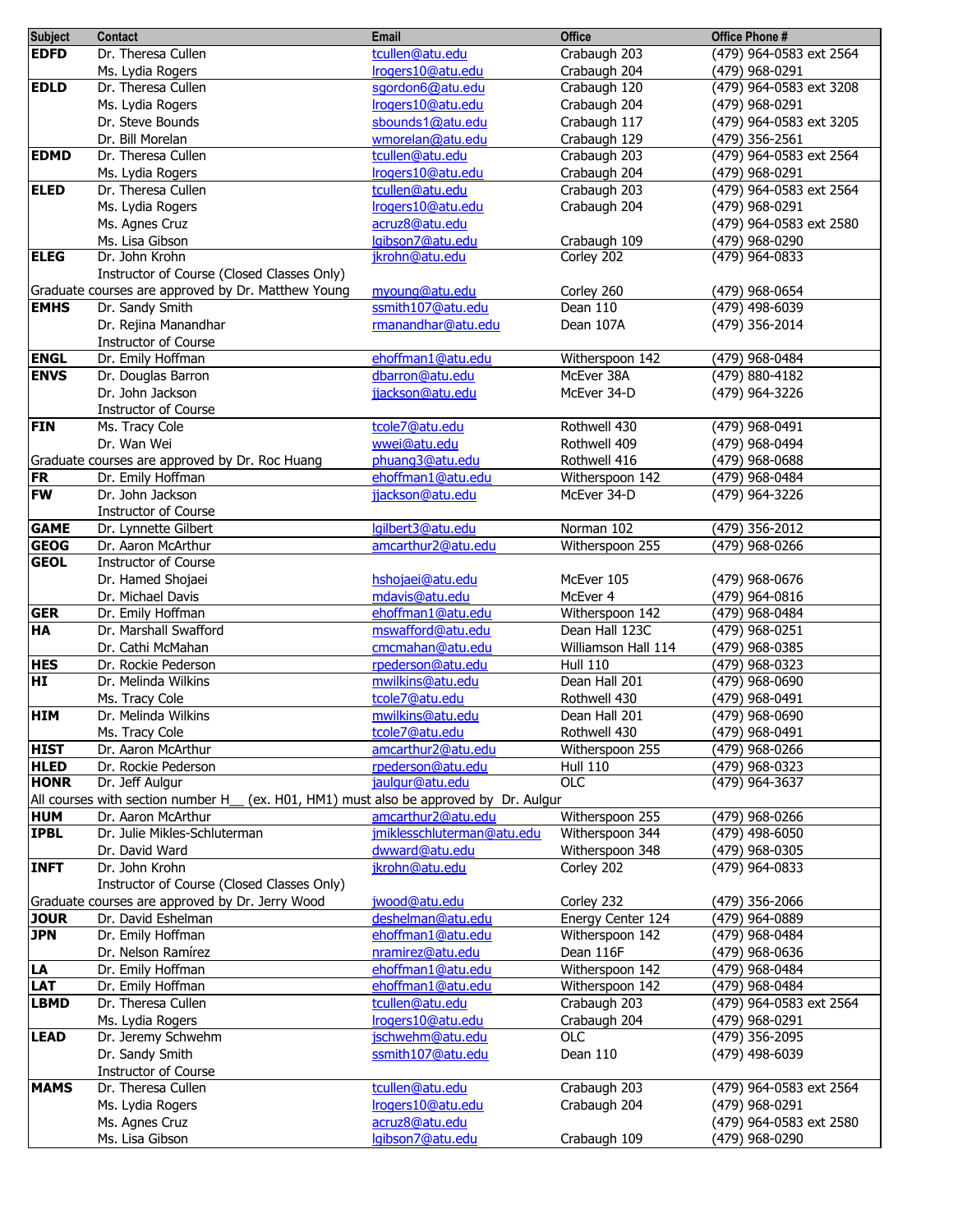| <b>Subject</b>            | Contact                                             | <b>Email</b>                           | <b>Office</b>                   | <b>Office Phone #</b>                     |
|---------------------------|-----------------------------------------------------|----------------------------------------|---------------------------------|-------------------------------------------|
| <b>MAT</b>                | Dr. Theresa Cullen                                  | tcullen@atu.edu                        | Crabaugh 203                    | (479) 964-0583 ext 2564                   |
|                           | Ms. Lydia Rogers                                    | Irogers10@atu.edu                      | Crabaugh 204                    | (479) 968-0291                            |
|                           | Ms. Agnes Cruz                                      | acruz8@atu.edu                         |                                 | (479) 964-0583 ext 2580                   |
|                           | Ms. Lisa Gibson                                     | lgibson7@atu.edu                       | Crabaugh 109                    | (479) 968-0290                            |
| <b>MATH</b>               | Dr. Jeanine Myers                                   | jmyers32@atu.edu                       | Corley 204                      | (479) 968-0278                            |
| <b>MCEG</b>               | Dr. John Krohn                                      | jkrohn@atu.edu                         | Corley 202                      | (479) 964-0833                            |
|                           | Instructor of Course (Closed Classes Only)          |                                        |                                 |                                           |
|                           | Graduate courses are approved by Dr. Seyed Hosseini | shosseini@atu.edu                      | Corley 222                      | (479) 964-0583 Ext. 4206                  |
| <b>MEDT</b>               | Dr. John Jackson                                    | jjackson@atu.edu                       | McEver 34-D                     | (479) 964-3226                            |
|                           | Dr. Tsunemi Yamashita                               | tyamashita@atu.edu                     | McEver 111                      | (479) 968-0327                            |
| <b>MGMT</b>               | Ms. Tracy Cole                                      | tcole7@atu.edu                         | Rothwell 430                    | (479) 968-0491                            |
|                           | Dr. Kevin Mason                                     | kmason@atu.edu                         | Rothwell 432                    | (479) 968-0492                            |
|                           | Graduate courses are approved by Dr. Roc Huang      | phuang3@atu.edu                        | Rothwell 416                    | (479) 968-0688                            |
| <b>MKT</b>                | Ms. Tracy Cole                                      | tcole7@atu.edu                         | Rothwell 430                    | (479) 968-0491                            |
|                           | Dr. Efosa Idemudia                                  | eidemudia@atu.edu                      | Rothwell 447                    | (479) 880-4226                            |
|                           | Graduate courses are approved by Dr. Roc Huang      | phuang3@atu.edu                        | Rothwell 416                    | (479) 968-0688                            |
| <b>MLED</b>               | Dr. Theresa Cullen                                  | tcullen@atu.edu                        | Crabaugh 203                    | (479) 964-0583 ext 2564                   |
|                           | Ms. Lydia Rogers                                    | Irogers10@atu.edu                      | Crabaugh 204                    | (479) 968-0291                            |
|                           | Ms. Agnes Cruz                                      | acruz8@atu.edu                         |                                 | (479) 964-0583 ext 2580                   |
|                           | Ms. Lisa Gibson                                     | lgibson7@atu.edu                       | Crabaugh 109                    | (479) 968-0290                            |
| <b>MS</b>                 | <b>CPT Kevin Niemczyk</b>                           | kniemczyk@atu.edu                      | <b>ROTC BLDG</b>                | (479) 964-0583 ext 3179                   |
|                           | <b>Instructor of Course</b>                         |                                        |                                 |                                           |
| <b>MTLL</b>               | Dr. Theresa Cullen                                  | tcullen@atu.edu                        | Crabaugh 203                    | (479) 964-0583 ext 2564                   |
|                           | Ms. Lydia Rogers                                    | Irogers10@atu.edu                      | Crabaugh 204                    | (479) 968-0291                            |
|                           | Dr. Ellen Treadway                                  | etreadway@atu.edu                      | Crabaugh 122                    | (479) 880-4901                            |
| <b>MUS</b><br><b>MUSM</b> | Dr. Jeff Bright                                     | jbright6@atu.edu                       | Witherspoon 107                 | (479) 968-0369                            |
| <b>NUMT</b>               | Dr. Aaron McArthur<br>Dr. John Jackson              | amcarthur2@atu.edu<br>jjackson@atu.edu | Witherspoon 255<br>McEver 34-D  | (479) 968-0266<br>(479) 964-3226          |
|                           | Dr. Tsunemi Yamashita                               | tyamashita@atu.edu                     | McEver 111                      | (479) 968-0327                            |
| <b>NUR</b>                | Dr. Shelly Daily                                    | sdaily@atu.edu                         | Dean Hall 126I                  | (479) 964-0583 ext 4654                   |
|                           | Dr. Terri McKown                                    | tmckown@atu.edu                        | Dean Hall 224A                  | (479) 964-0583 ext 4665                   |
|                           | Dr. Jennifer Helms                                  | jhelms@atu.edu                         | Dean Hall 126E                  | (479) 964-0583 ext 4661                   |
|                           | Dr. Lisa Harless                                    | lharless@atu.edu                       | Dean Hall 126K                  | (479) 964-0583 ext 4660                   |
|                           | Ms. Sarah Hardy                                     | shardy3@atu.edu                        | Dean Hall 126                   | (479) 498-2832                            |
| <b>NURN</b>               | Dr. Shelly Daily                                    | sdaily@atu.edu                         | Dean Hall 126I                  | (479) 964-0583 ext 4654                   |
|                           | Dr. Terri McKown                                    | tmckown@atu.edu                        | Dean Hall 224A                  | (479) 964-0583 ext 4665                   |
|                           | Dr. Jennifer Helms                                  | jhelms@atu.edu                         | Dean Hall 126E                  | (479) 964-0583 ext 4661                   |
|                           | Dr. Lisa Harless                                    | lharless@atu.edu                       | Dean Hall 126K                  | (479) 964-0583 ext 4660                   |
|                           | Ms. Sarah Hardy                                     | shardy3@atu.edu                        | Dean Hall 126                   | (479) 498-2832                            |
| <b>OL</b>                 | Dr. Jeff Aulgur                                     | jaulgur@atu.edu                        | <b>OLC</b>                      | (479) 964-3637                            |
|                           | Instructor of Course                                |                                        |                                 |                                           |
| PE                        | Dr. Rockie Pederson                                 | rpederson@atu.edu                      | <b>Hull 110</b>                 | (479) 968-0323                            |
| <b>PHIL</b>               | Dr. Aaron McArthur                                  | amcarthur <sub>2@atu.edu</sub>         | Witherspoon 255                 | (479) 968-0266                            |
| <b>PHSC</b>               | <b>Instructor of Course</b>                         |                                        |                                 |                                           |
|                           | Dr. Hamed Shojaei                                   | hshojaei@atu.edu                       | McEver 105                      | (479) 968-0248                            |
| <b>PHYS</b>               | <b>Instructor of Course</b>                         |                                        |                                 |                                           |
|                           | Dr. Hamed Shojaei                                   | hshojaei@atu.edu                       | McEver 105                      | (479) 968-0248                            |
| <b>PLA</b>                | Dr. Jeff Aulgur                                     | jaulgur@atu.edu                        | <b>OLC</b>                      | (479) 964-3637                            |
|                           | <b>Instructor of Course</b>                         |                                        |                                 |                                           |
| <b>POLS</b>               | Dr. Aaron McArthur                                  | amcarthur2@atu.edu                     | Witherspoon 255                 | (479) 968-0266                            |
| <b>PS</b>                 | Dr. Jeff Aulgur                                     | jaulgur@atu.edu                        | <b>OLC</b>                      | (479) 964-3637                            |
|                           | <b>Instructor of Course</b>                         |                                        |                                 |                                           |
| <b>PSY</b><br><b>RDNG</b> | Dr. David Ward<br>Dr. Theresa Cullen                | dwward@atu.edu<br>tcullen@atu.edu      | Witherspoon 348<br>Crabaugh 203 | (479) 968-0305<br>(479) 964-0583 ext 2564 |
|                           | Ms. Lydia Rogers                                    | Irogers10@atu.edu                      | Crabaugh 204                    | (479) 968-0291                            |
|                           | Ms. Agnes Cruz                                      | acruz8@atu.edu                         |                                 | (479) 964-0583 ext 2580                   |
| <b>READ</b>               | Dr. Emily Hoffman                                   | ehoffman1@atu.edu                      | Witherspoon 142                 | (479) 968-0484                            |
| <b>RP</b>                 | Dr. Marshall Swafford                               | mswafford@atu.edu                      | Dean Hall 123C                  | (479) 968-0251                            |
|                           | Dr. Cathi McMahan                                   | cmcmahan@atu.edu                       | Williamson Hall 114             | (479) 968-0385                            |
| <b>RS</b>                 | Dr. Erica Wondolowski                               | ewondolowski@atu.edu                   | Witherspoon 336C                | (479) 968-0601                            |
|                           | Dr. Rockie Pederson                                 | rpederson@atu.edu                      | <b>Hull 110</b>                 | (479) 968-0323                            |
| <b>SA</b>                 | Dr. Emily Hoffman                                   | ehoffman1@atu.edu                      | Witherspoon 142                 | (479) 968-0484                            |
|                           | Ms. Gabriele Haulmark                               | ghaulmark@atu.edu                      | Dean Hall 116E                  | (479) 964-0807                            |
| <b>SAA</b>                | Instructor of Course                                |                                        |                                 |                                           |
|                           | Dr. Sandy Smith                                     | ssmith107@atu.edu                      | Dean 110                        | (479) 498-6039                            |
| <b>SCS</b>                | Dr. Rockie Pederson                                 | rpederson@atu.edu                      | <b>Hull 110</b>                 | (479) 968-0323                            |
|                           | Dr. Gina Kraft                                      | gkraft@atu.edu                         | <b>Hull 108</b>                 | (479) 968-0431                            |
|                           |                                                     |                                        |                                 |                                           |